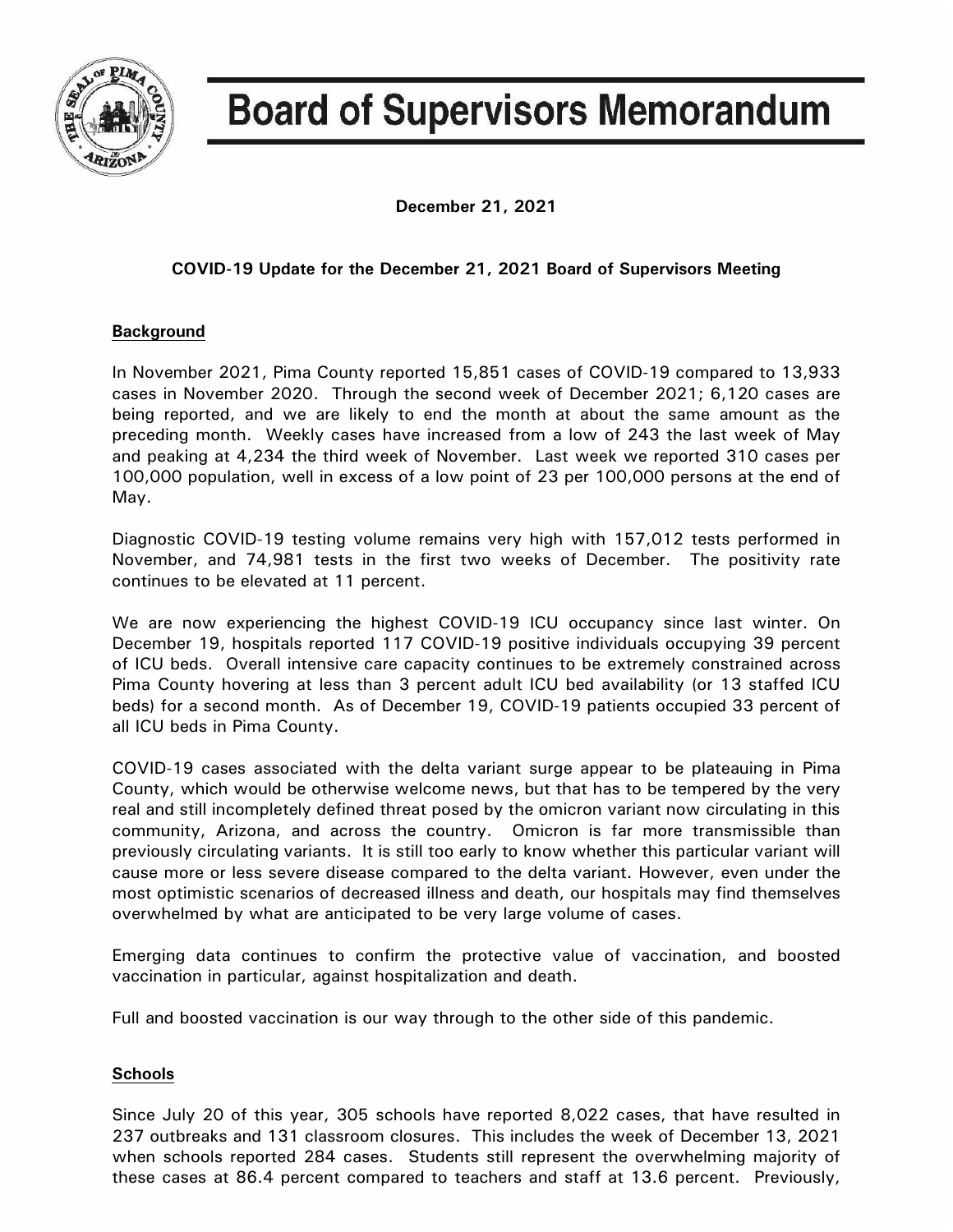The Honorable Chair and Members, Pima County Board of Supervisors Re: **COVID-19 Update for the December 21, 2021 Board of Supervisors Meeting** December 21, 2021 Page 2

non-vaccine eligible children up to 11 years of age represent 49 percent (3,932 cases) of school reported cases, while the 12 to 19-year age group make up 37 percent (2,960 cases) of school reported cases. (Attachment)

The collaborative efforts of the Pima County Health Department, school districts, and community providers to decrease barriers have resulted in substantial progress in the vaccination and testing in support of school settings. To date these efforts have resulted in the vaccination of more than 97,041 school-age individuals. This will be particularly impactful, since fully vaccinated children with in-school exposures do not require quarantine unless they go on to develop COVID-19.

### **Vaccination**

Vaccination remains the central strategy of the County's pandemic response. Vaccination (and boosted vaccination, in particular) prevents infection and diminishes transmission of the virus, while decreasing hospitalization and death. For this reason, herculean efforts to increase vaccine availability continue across the county in a variety of settings and with a myriad of partners. The net impact of these many efforts is that 1,549,180 doses have been administered and 661,758 (63.2 percent) Pima County residents are now fully vaccinated (with two doses of Moderna/Pfizer or a single dose of Johnson & Johnson).

Booster vaccinations are critical to prevent the most adverse consequences of COVID-19 infection now with the emergence of the delta and subsequently the omicron variants. As of last week, 179,585 Pima County residents have received a booster vaccination.

Breakthrough infections of vaccinated people have become more frequent with the spread of the delta variant and the waning of immunity. In total 9,909 breakthrough infections following complete vaccination have been documented. To put this in perspective, this is only 1.9 percent of the fully vaccinated population. Although these breakthrough cases are occurring, when it occurs infection appears to cause less serious disease among those previously vaccinated. Because of that only 0.06 percent (385) of fully vaccinated individuals have required hospitalization, and only 0.01 percent (97) have died of COVID-19 related illness.

#### **Conclusion**

This second winter surge in cases is again severely straining our healthcare resources and requiring continued investment of Pima County resources to bolster vaccination, testing and other mitigation measures. Many in the community are looking to the Board of Supervisors and the County Health Department for help. New state laws and other state actions have limited the tools we have to respond to the requests for action to slow or stop the spread of COVID-19.

However, given the global surge of the exceptionally more transmissible omicron variant, it is appropriate to reconsider the tools that are available to mitigate its impact on Pima County particularly during this winter holiday season. In the December 7, 2021 COVID-19 Update, I informed you that COVID-19 vaccination (including boosters), staying home when sick,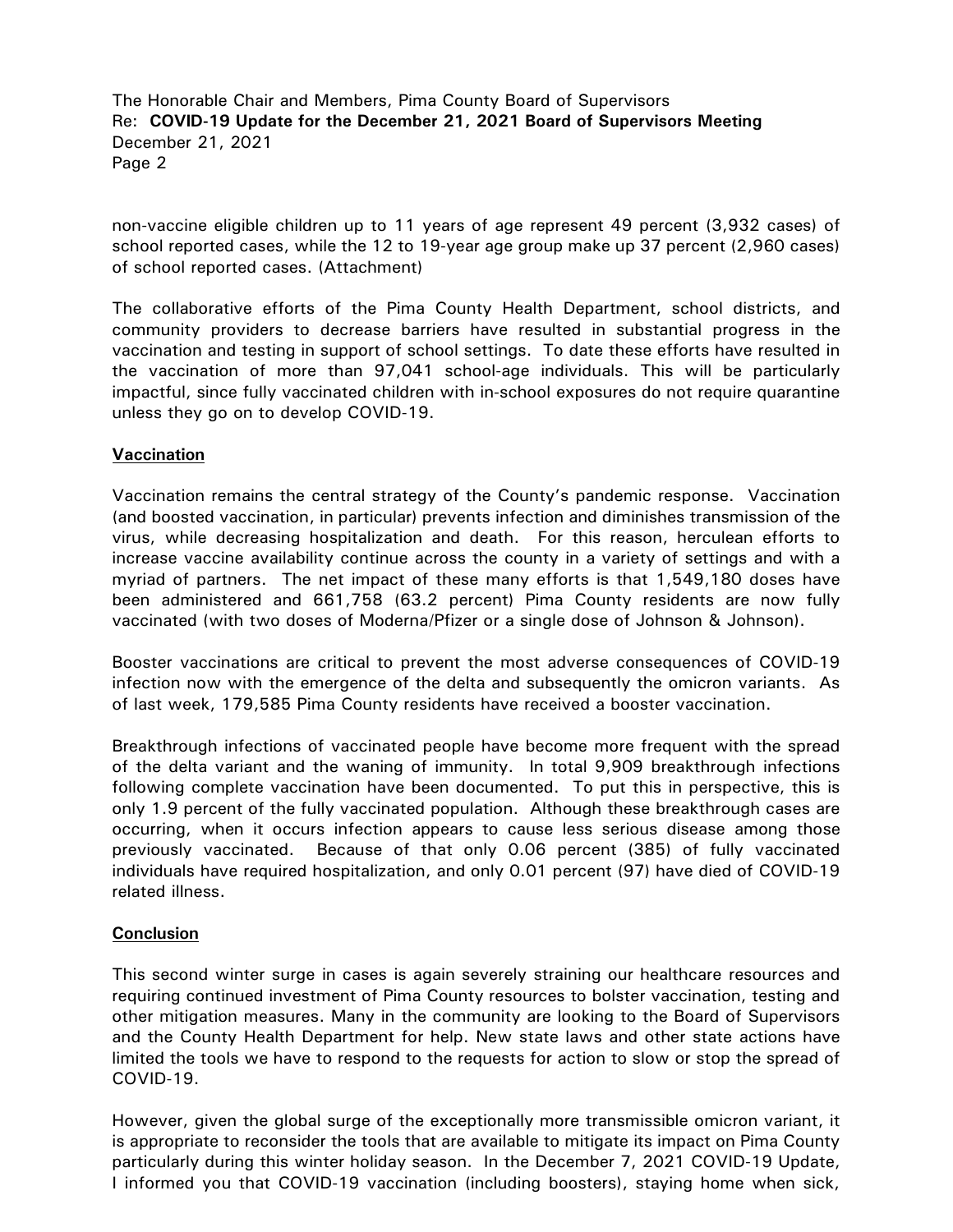The Honorable Chair and Members, Pima County Board of Supervisors Re: **COVID-19 Update for the December 21, 2021 Board of Supervisors Meeting** December 21, 2021 Page 3

masking in indoor public settings, maintaining a physical distance of 6 feet or more, and handwashing are the most important evidence-based interventions individuals can undertake to protect themselves, even in the face of the emerging variants. Dr. Garcia, Dr. Cullen and other local and national medical experts have repeated this clear and unambiguous message.

As part of its previous emergency action, the Board of Supervisors took steps to mandate mask use, physical distancing and signage initially in food and pool permitted facilities, but eventually in other business establishments.

The scientific data once again supports a recommendation for universal indoor masking as an impactful low-cost, broadly available, evidence-based intervention that can curb infection and prevent mortality associated with COVID-19. While admittedly there is no practical enforcement option, it has been shown in this community and elsewhere in the country that the mere existence of a mask mandate increases the likelihood of mask use by the public. A County-imposed mask mandate would be a call-to-arms for everyone in this county to step up and do their part to help prevent the spread of a deadly virus, especially during the holidays.

#### **Recommendation**

I recommend the Pima County Board of Supervisors approve a resolution to adopt regulations necessary to protect public health requiring Pima County residents to wear face coverings where they cannot maintain a continuous physical distance of at least six feet from other persons.

Sincerely,

Jan Lesher Acting County Administrator

JL/dym – December 20, 2021

Attachment

c: Francisco García, MD, MPH, Deputy County Administrator & Chief Medical Officer, Health and Community Services Carmine DeBonis, Jr., Deputy County Administrator for Public Works Terry Cullen, MD, MS, Public Health Director, Health Department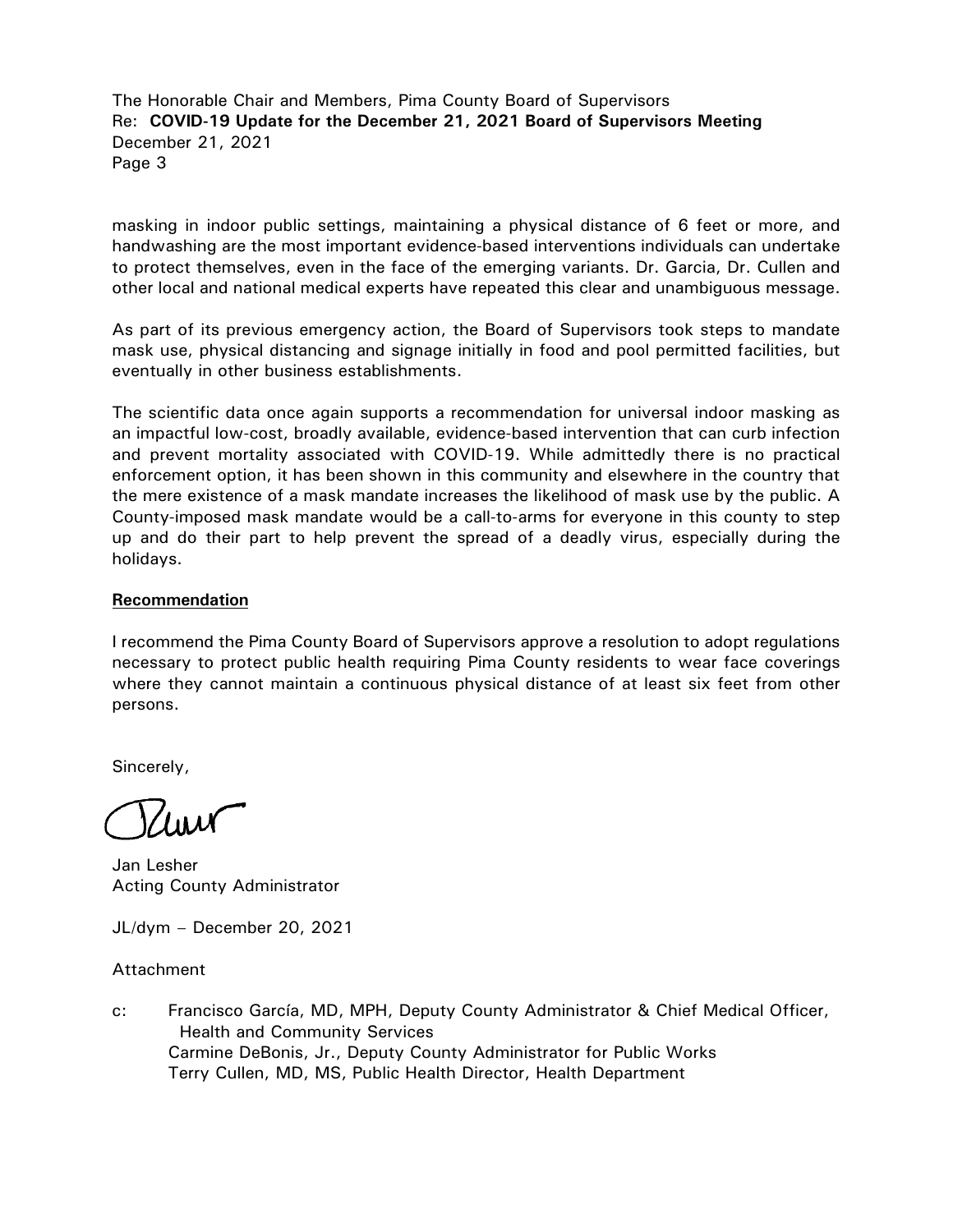

# **COVID-19 in Pima County Schools**

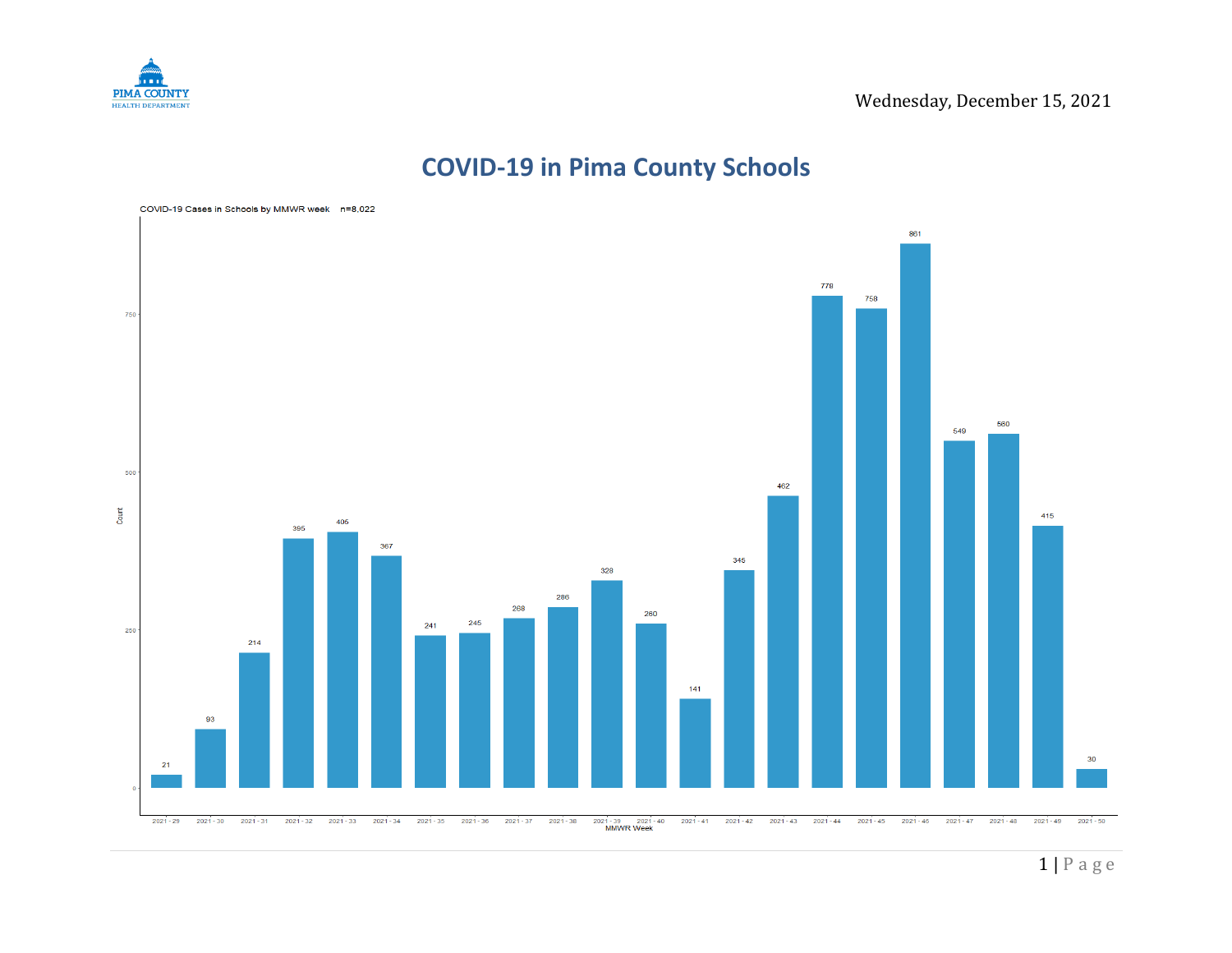



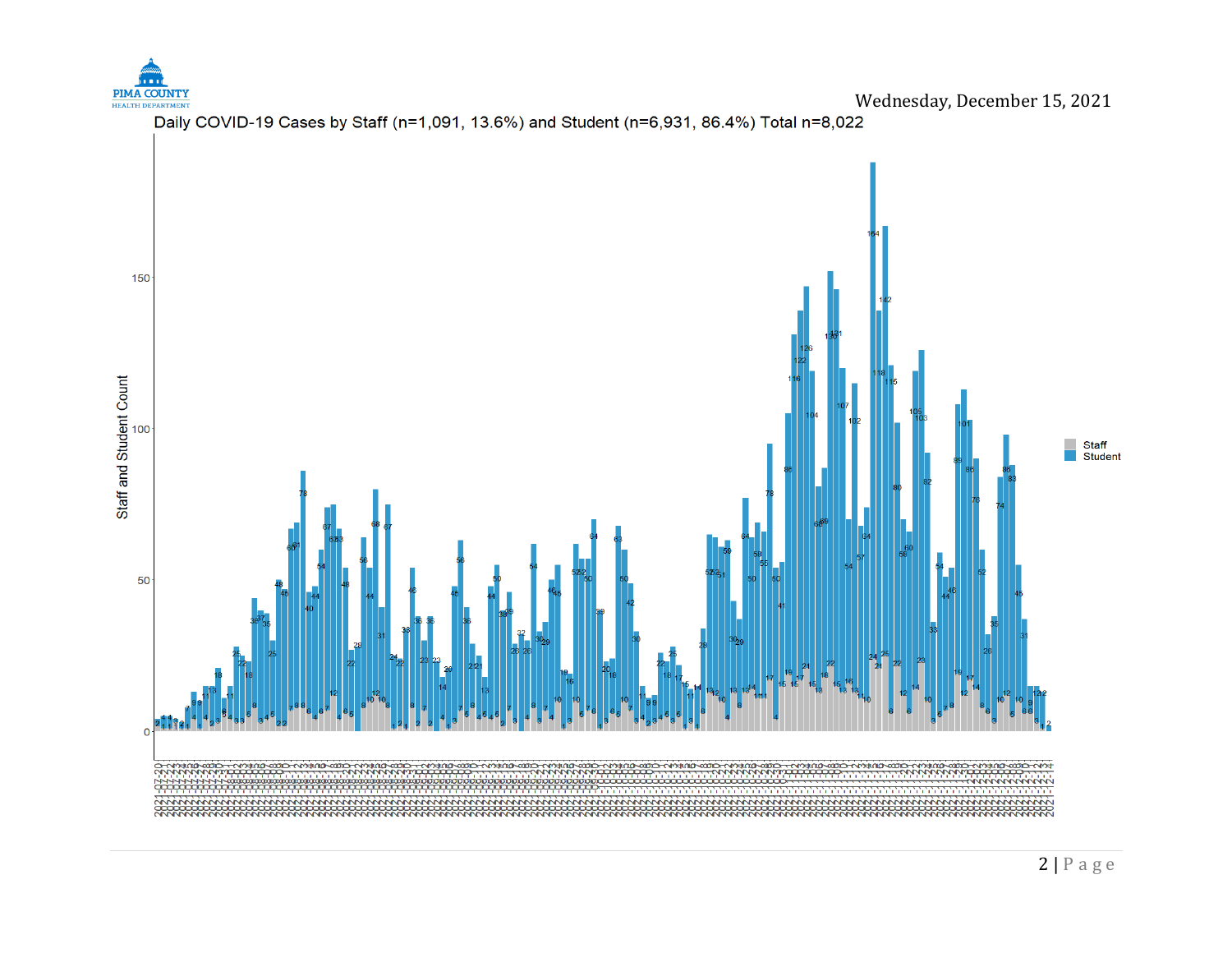

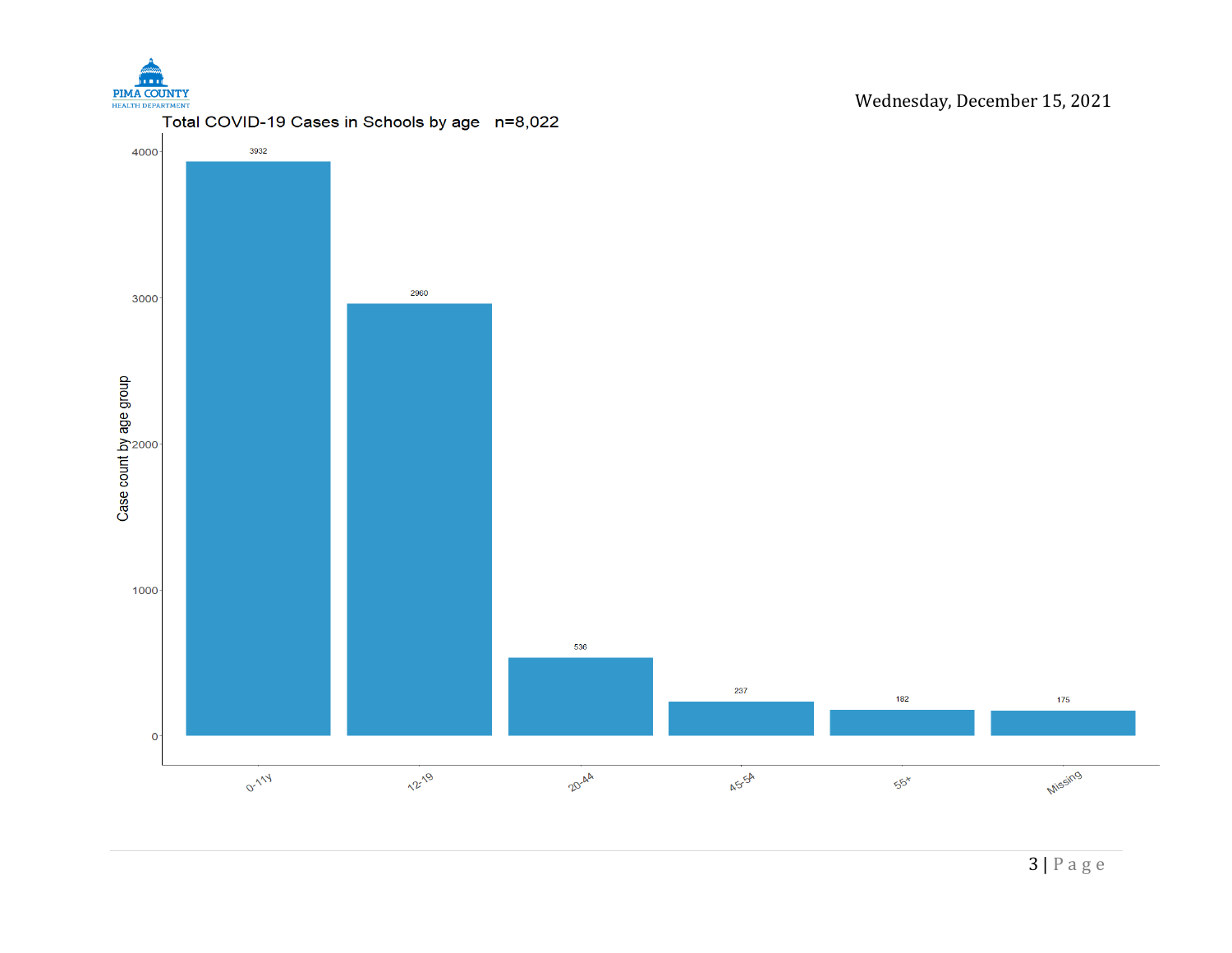

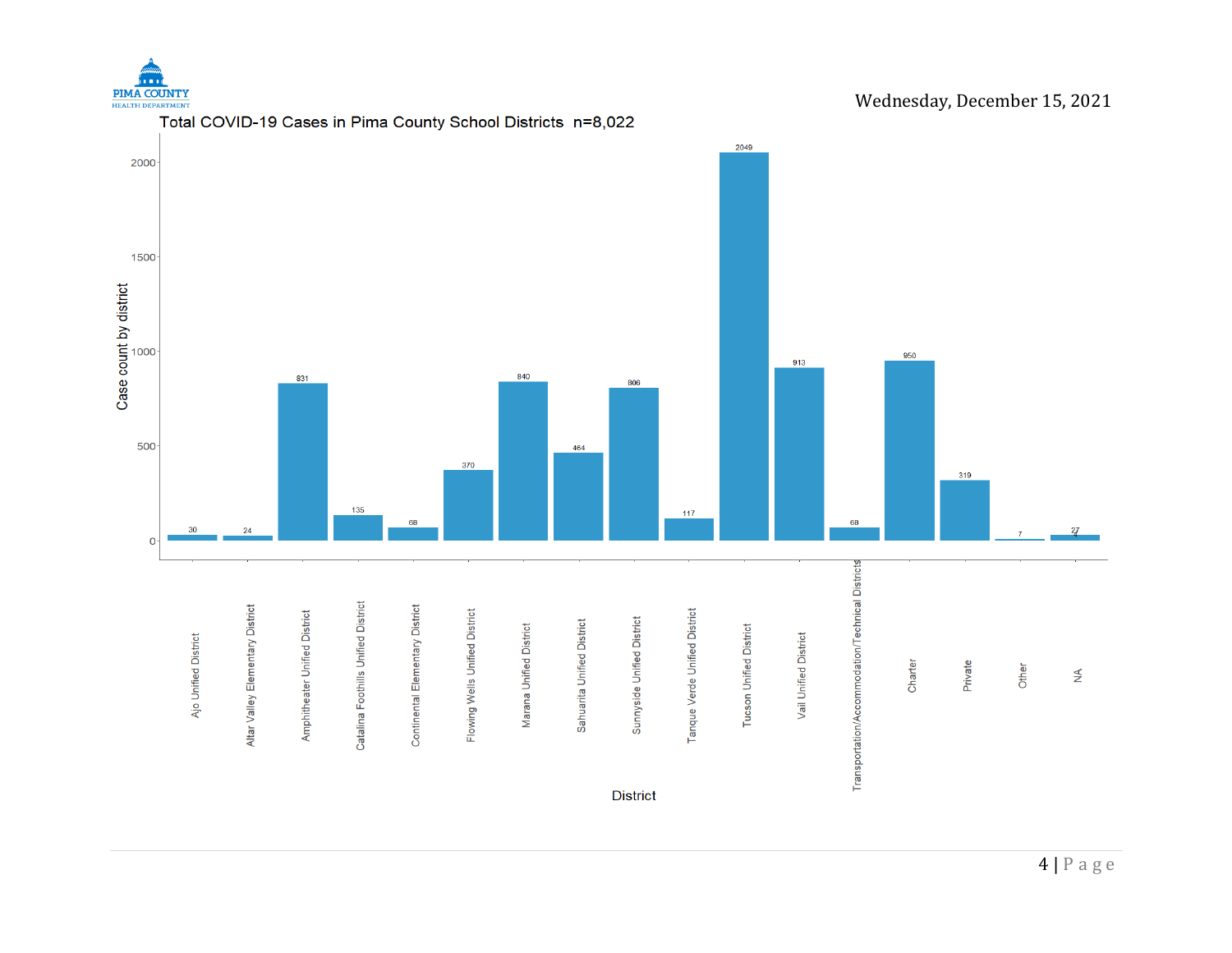

#### **Table 1: School case counts and incidence rates by district enrollment**

| District                                         | Case count | District enrollment | Case incidence rate |  |
|--------------------------------------------------|------------|---------------------|---------------------|--|
| Ajo Unified District                             | 30         | 452                 | 6.64                |  |
| Altar Valley Elementary District                 | 24         | 639                 | 3.76                |  |
| Amphitheater Unified District                    | 831        | 13,658              | 6.08                |  |
| Catalina Foothills Unified District              | 135        | 5,427               | 2.49                |  |
| Continental Elementary District                  | 68         | 598                 | 11.37               |  |
| Flowing Wells Unified District                   | 370        | 5,649               | 6.55                |  |
| Marana Unified District                          | 840        | 12,292              | 6.83                |  |
| Sahuarita Unified District                       | 464        | 6,499               | 7.14                |  |
| Sunnyside Unified District                       | 806        | 16,113              | 5                   |  |
| Tanque Verde Unified District                    | 117        | 2,103               | 5.56                |  |
| Transportation/Accommodation/Technical Districts | 68         | 184                 | 36.96               |  |
| <b>Tucson Unified District</b>                   | 2,049      | 45,565              | 4.5                 |  |
| Charter                                          | 950        | N/A                 | N/A                 |  |
| Private                                          | 319        | N/A                 | N/A                 |  |
| Other                                            | 7          | 1,076               | 0.65                |  |
| Vail Unified District                            | 913        | 13,392              | 6.82                |  |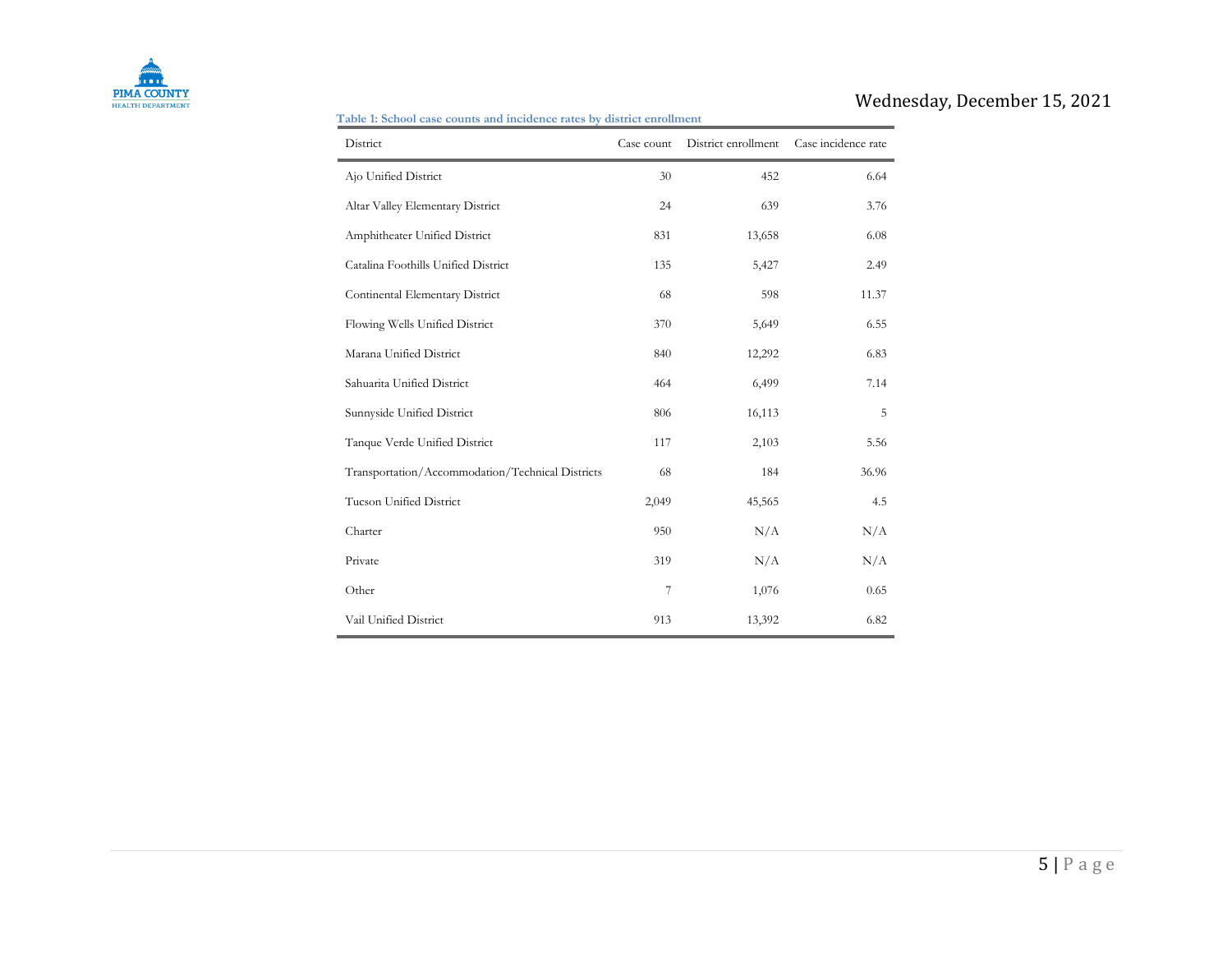

#### **Table 2: School outbreak and classroom closures; counts and rates by district enrollment and school count by district**

| District                                            | District<br>enrollment | School count by<br>district | Outbreak<br>count | Outbreak rate by<br>enrollment | Outbreak rate by<br>school count | Closure<br>count | Classroom closure rate by<br>enrollment | Classroom closure<br>rate by school count |
|-----------------------------------------------------|------------------------|-----------------------------|-------------------|--------------------------------|----------------------------------|------------------|-----------------------------------------|-------------------------------------------|
| Ajo Unified District                                | 452                    | $\mathbf{1}$                | $\overline{1}$    | 0.2                            | $100.0\,$                        | $\theta$         | $\overline{0}$                          | $0.00\,$                                  |
| Altar Valley Elementary District                    | 639                    | $\overline{2}$              | $\theta$          | $\overline{0}$                 | 0.0                              | $\theta$         | $\theta$                                | 0.00                                      |
| Amphitheater Unified District                       | 13,658                 | 22                          | 19                | 0.1                            | 86.4                             | 16               | 0.12                                    | 72.73                                     |
| Catalina Foothills Unified District                 | 5,427                  | 9                           | 1                 | $\theta$                       | 11.1                             | $\theta$         | $\theta$                                | 0.00                                      |
| Continental Elementary District                     | 598                    | $\mathbf{1}$                | $\theta$          | $\boldsymbol{0}$               | 0.0                              | $\boldsymbol{0}$ | $\theta$                                | 0.00                                      |
| Flowing Wells Unified District                      | 5,649                  | 10                          | 1                 | $\overline{0}$                 | 10.0                             | 2                | 0.04                                    | 20.00                                     |
| Marana Unified District                             | 12,292                 | 19                          | 23                | 0.2                            | 121.1                            | 17               | 0.14                                    | 89.47                                     |
| Sahuarita Unified District                          | 6,499                  | $\overline{9}$              | 17                | $0.3\,$                        | 188.9                            | $\overline{5}$   | 0.08                                    | 55.56                                     |
| Sunnyside Unified District                          | 16,113                 | 21                          | $20\,$            | 0.1                            | 95.2                             | 8                | 0.05                                    | 38.10                                     |
| Tanque Verde Unified District                       | 2,103                  | $\overline{4}$              | 11                | 0.5                            | 275.0                            | 8                | 0.38                                    | 200.00                                    |
| Transportation/Accommodation/Technical<br>Districts | 184                    | $\mathbf{1}$                | $\theta$          | $\overline{0}$                 | 0.0                              | $\theta$         | $\theta$                                | 0.00                                      |
| Tucson Unified District                             | 45,565                 | 92                          | 72                | 0.2                            | 78.3                             | 39               | 0.09                                    | 42.39                                     |
| Vail Unified District                               | 13,392                 | 20                          | 36                | 0.3                            | 180.0                            | 21               | 0.16                                    | 105.00                                    |
| Other                                               | 1,076                  | 5                           | $\overline{0}$    | $\overline{0}$                 | 0.0                              | $\theta$         | $\theta$                                | 0.00                                      |
| Charter                                             | N/A                    | 95                          | 27                | N/A                            | 28.4                             | 10               | N/A                                     | 10.53                                     |
| Private                                             | N/A                    | 62                          | 9                 | N/A                            | 14.5                             | $\overline{5}$   | N/A                                     | 8.06                                      |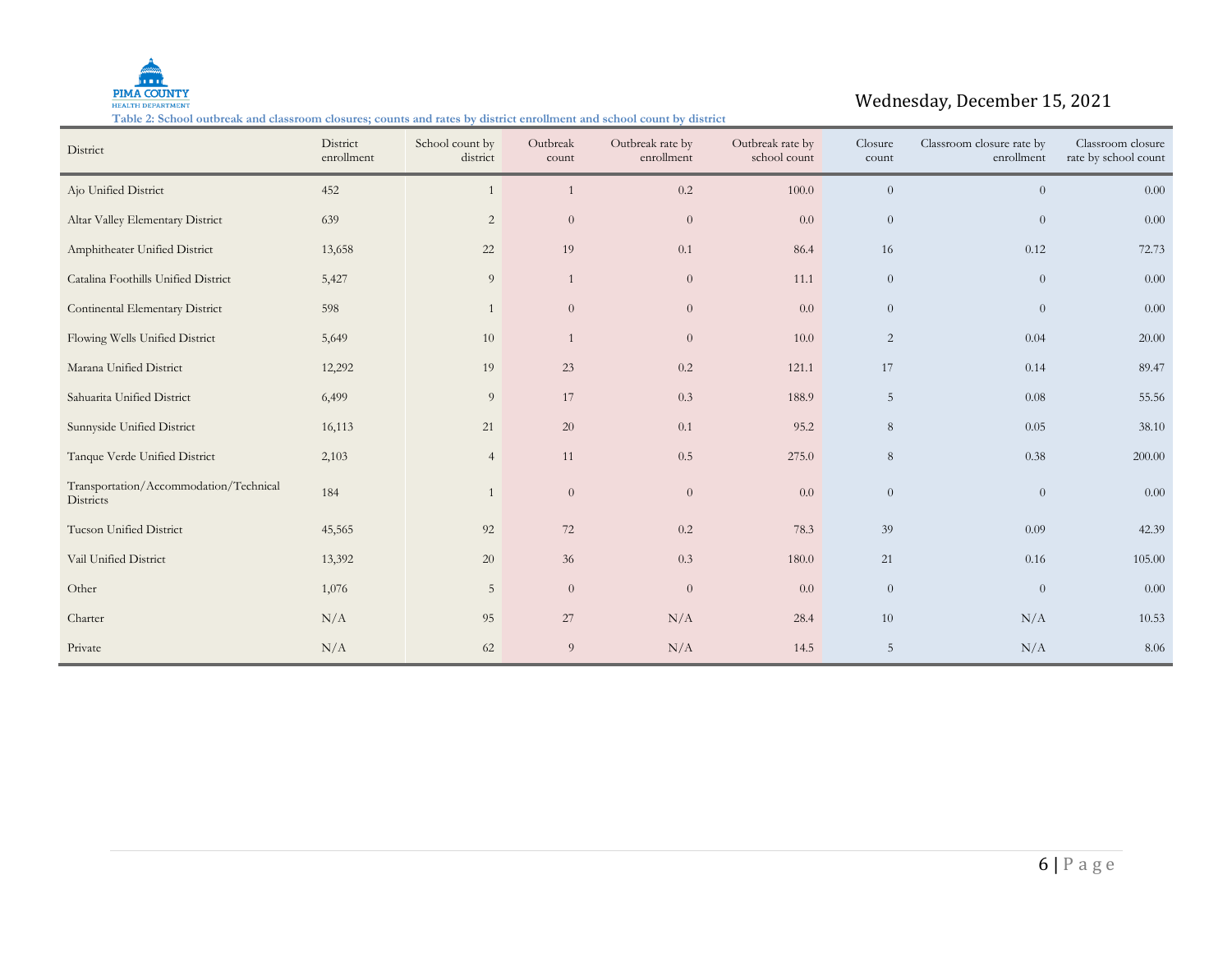